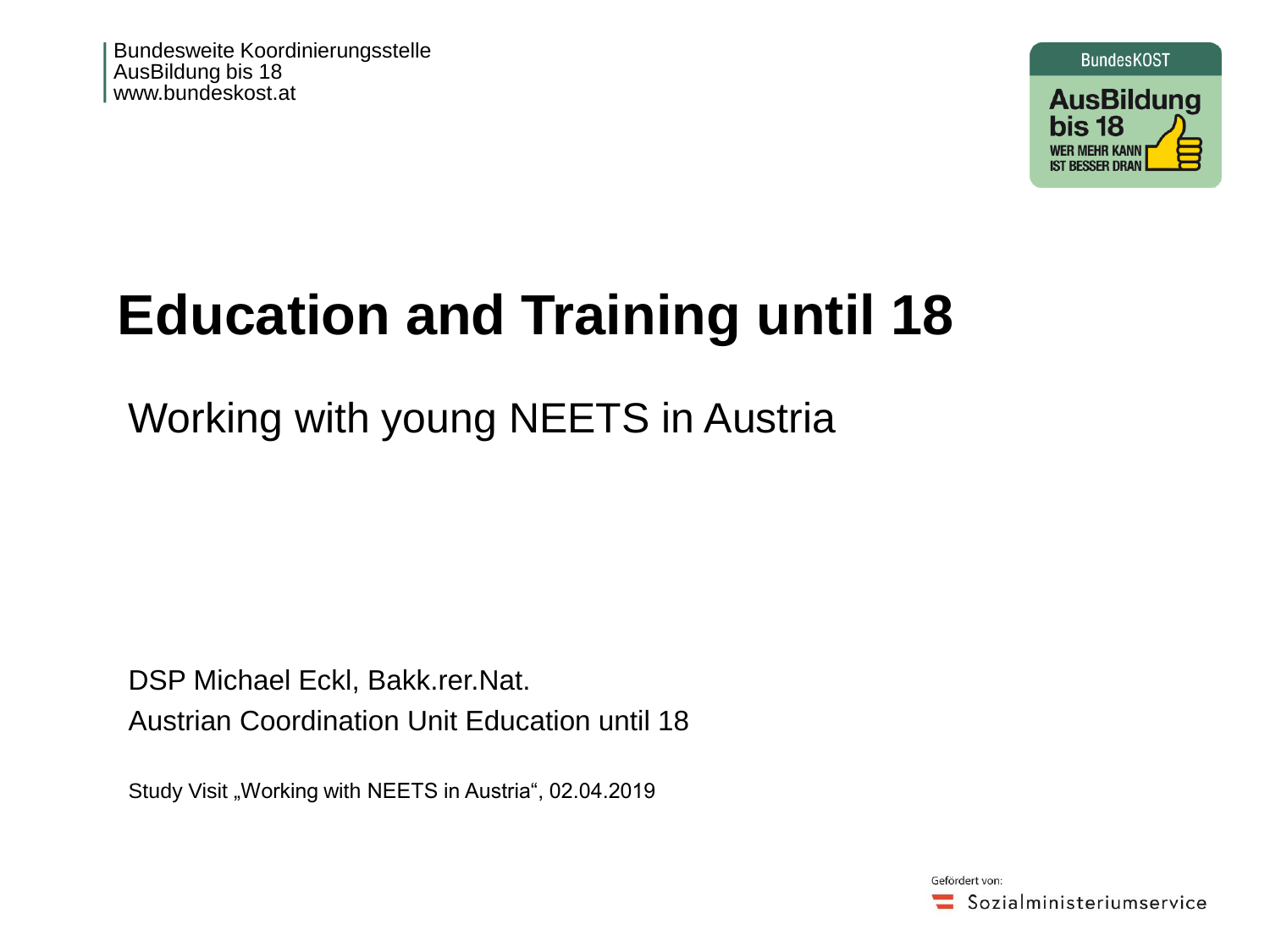# **NEETS in Austria**



### **NEET = N**ot in **E**ducation, **E**mployment or **T**raining

- 6.5% NEETs aged 15-24 in Austria
- EU-28 average 10.9% (Eurostat 2017)
- 21% of NEET left education directly after compulsory school
- 27 % of people who only completed compulsory school face the risk of poverty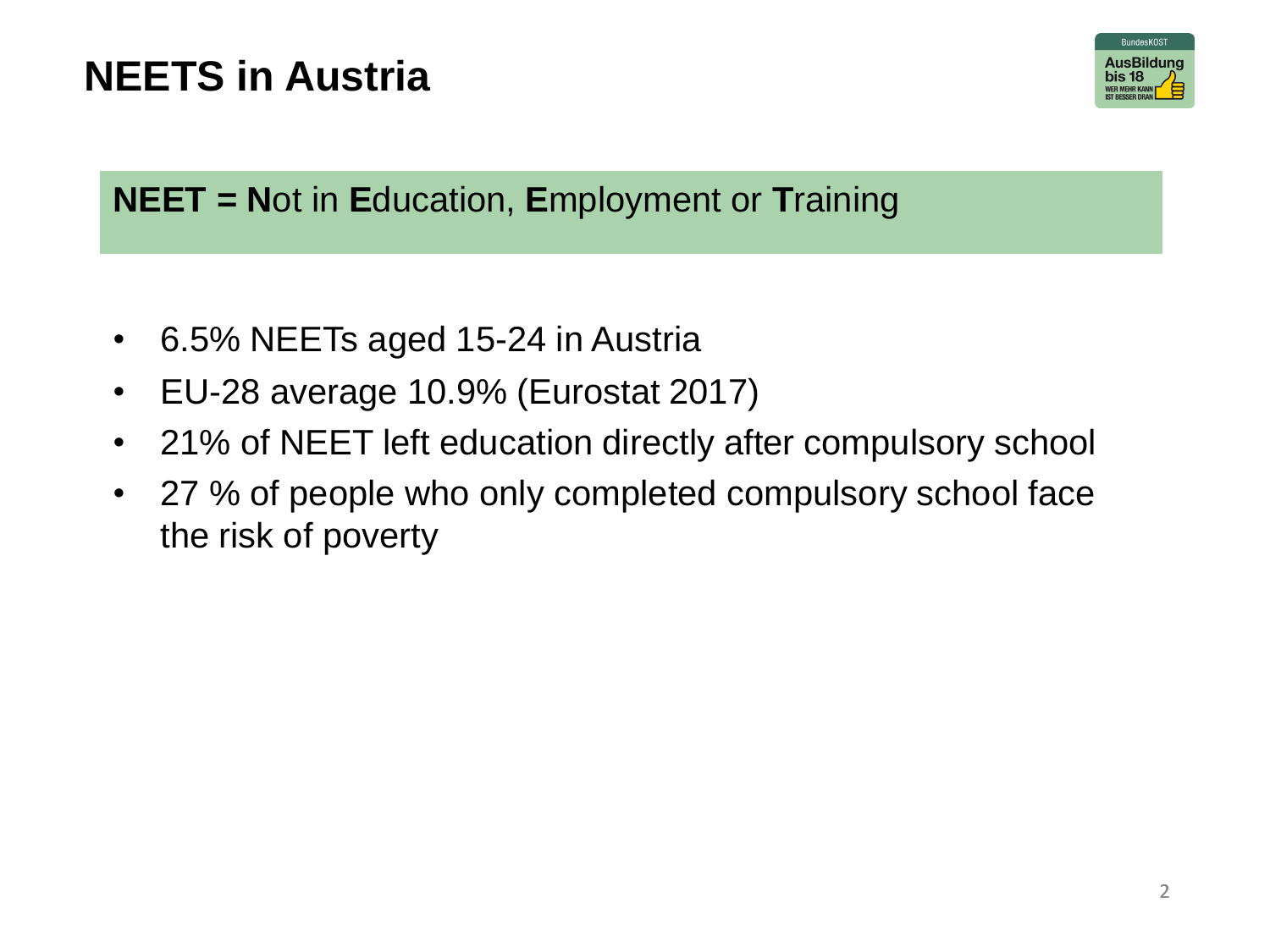# **Education and schooling in Austria**



### **Compulsory education**

(status quo until 2016)

- School attendance is compulsory for all young people resident in Austria and lasts for **nine years**.
- Compulsory School starts in september following the child's 6th birthday.

**Compulsory education or training until 18th birthday** (since July 2017)

- Builds on the prevailing nine years of compulsory education.
- After finishing compulsory education young people must stay in education or training at least until their 18th birthday.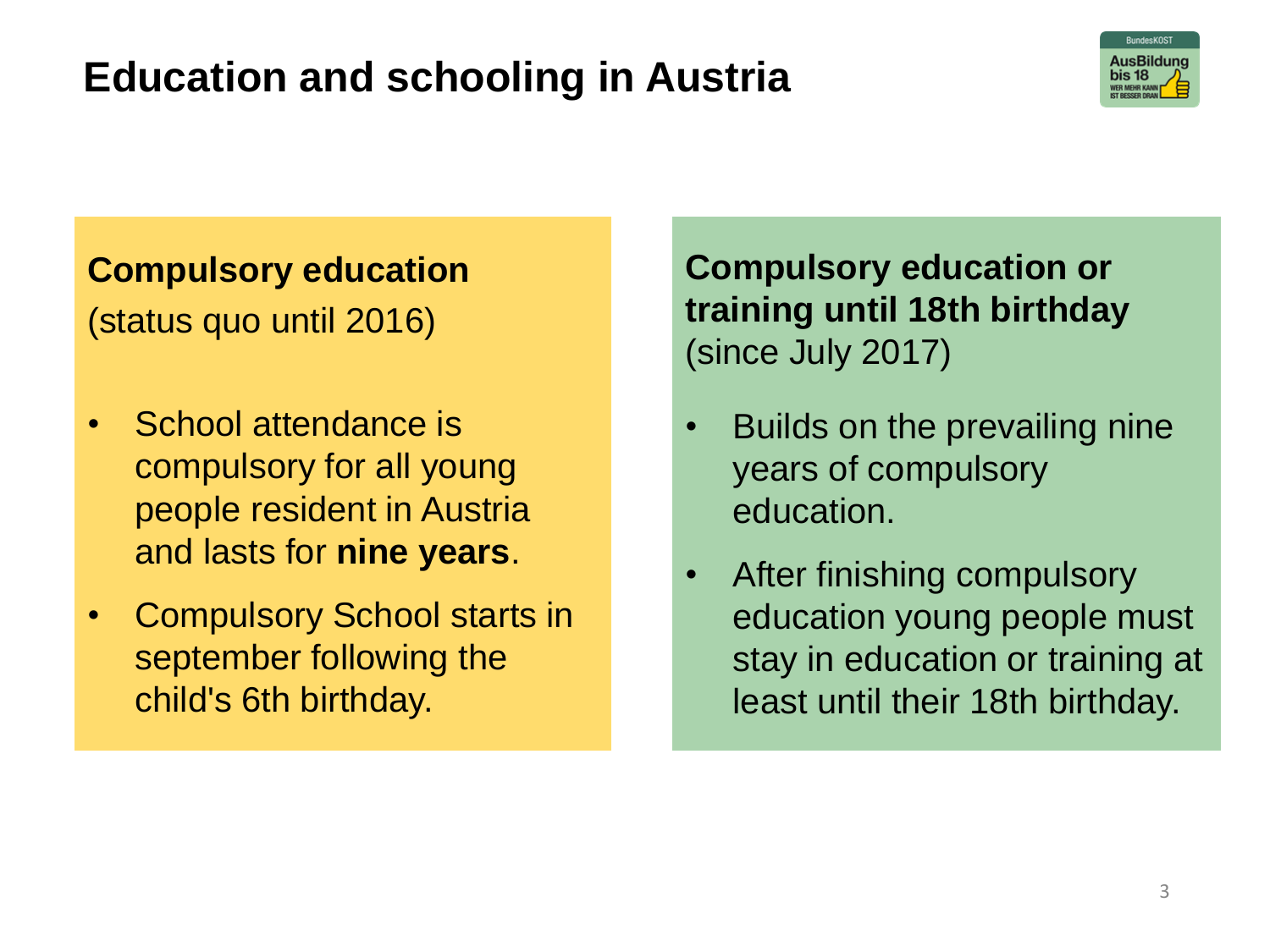## **Education and Training until 18 aims at…**



… ensuring that all young people in Austria complete a post-compulsory education

… increasing young people´s chances of participation

… preventing early school leaving.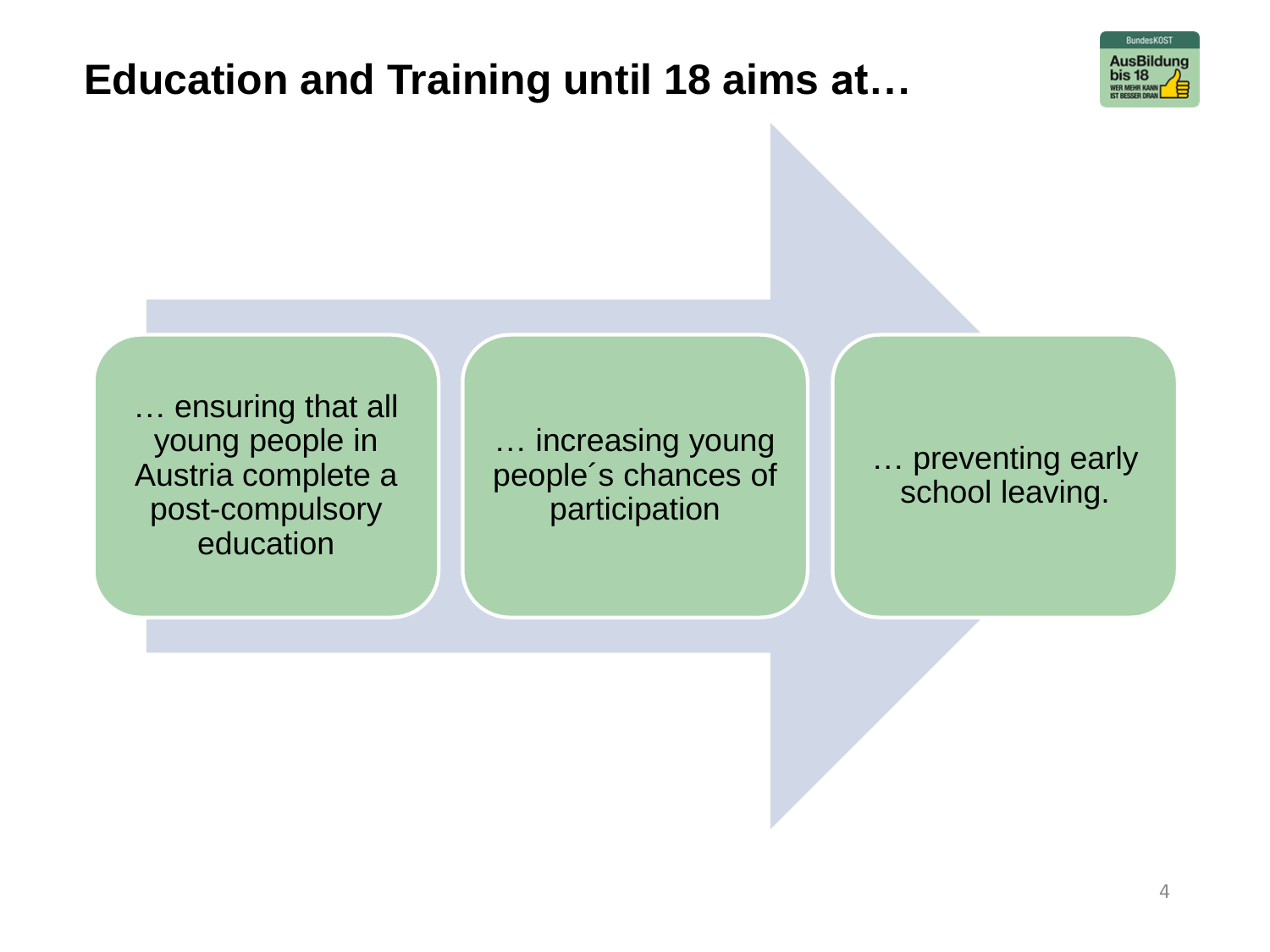# **Who is addressed by Education and Training until 18 ?**



**The law on compulsory education or training applies for all young people**

- who completed compulsory education in the school year 2016/17 or later
- who are permanent residents in Austria
- until their 18th birthday.

#### **Education and Training until 18 also applies for**

- young people who are in prison
- young people with disabilities
- young people who are entitled to subsidiary protection or hold a refugee status.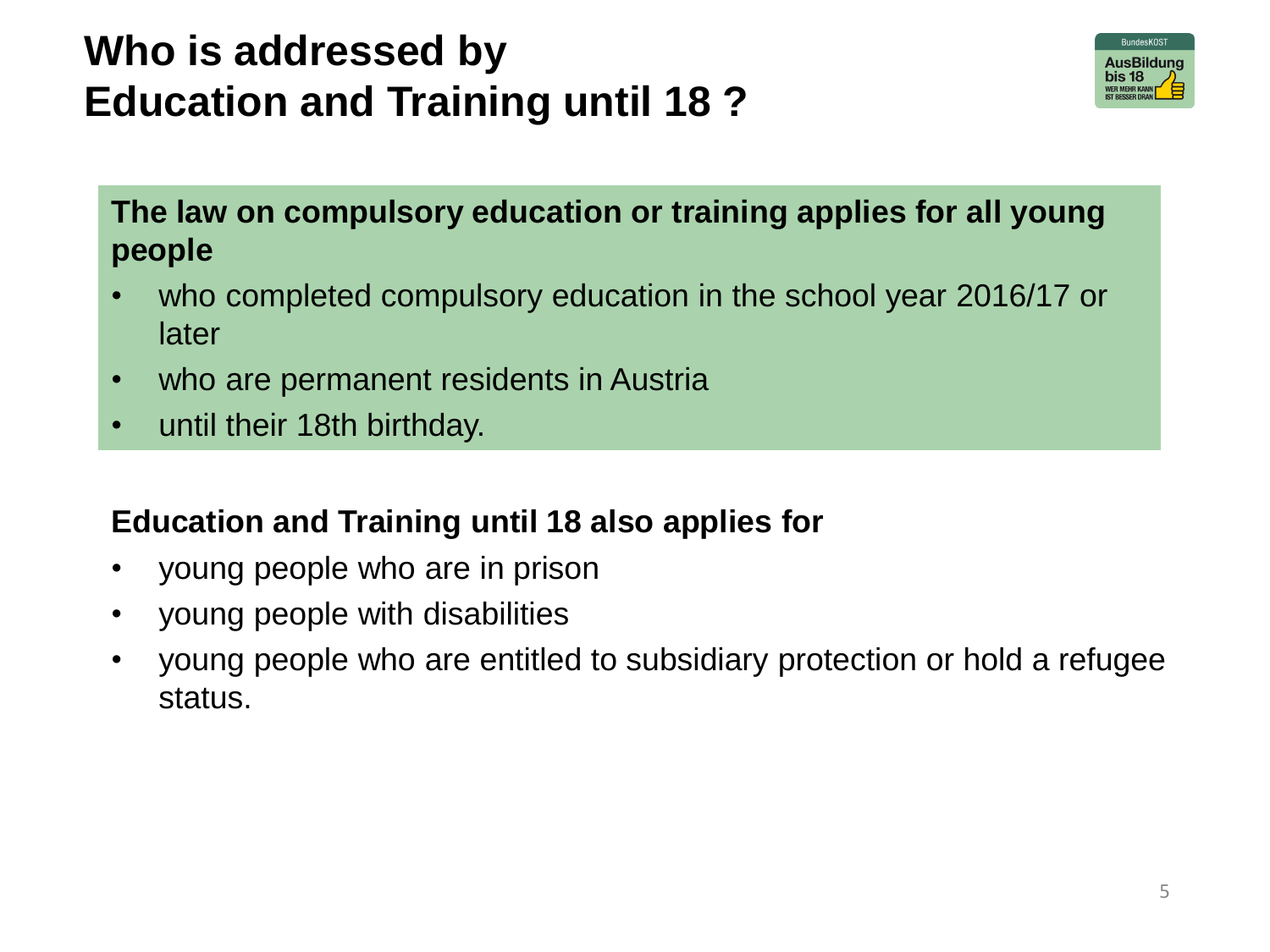### **Penalties**



The **main focus** of Education and Training until 18 is to **provide individual support** for young people, it is not to punish the youth´s legal guardians!

- Legal guardians are obliged to report NEETS under the age of 18
- Legal guardians are only liable if they refuse any contact and reject the corresponding support offers.
- Penalties reach from EUR 100 to 500,- and from EUR 200 to 1000,- in case of recurrence.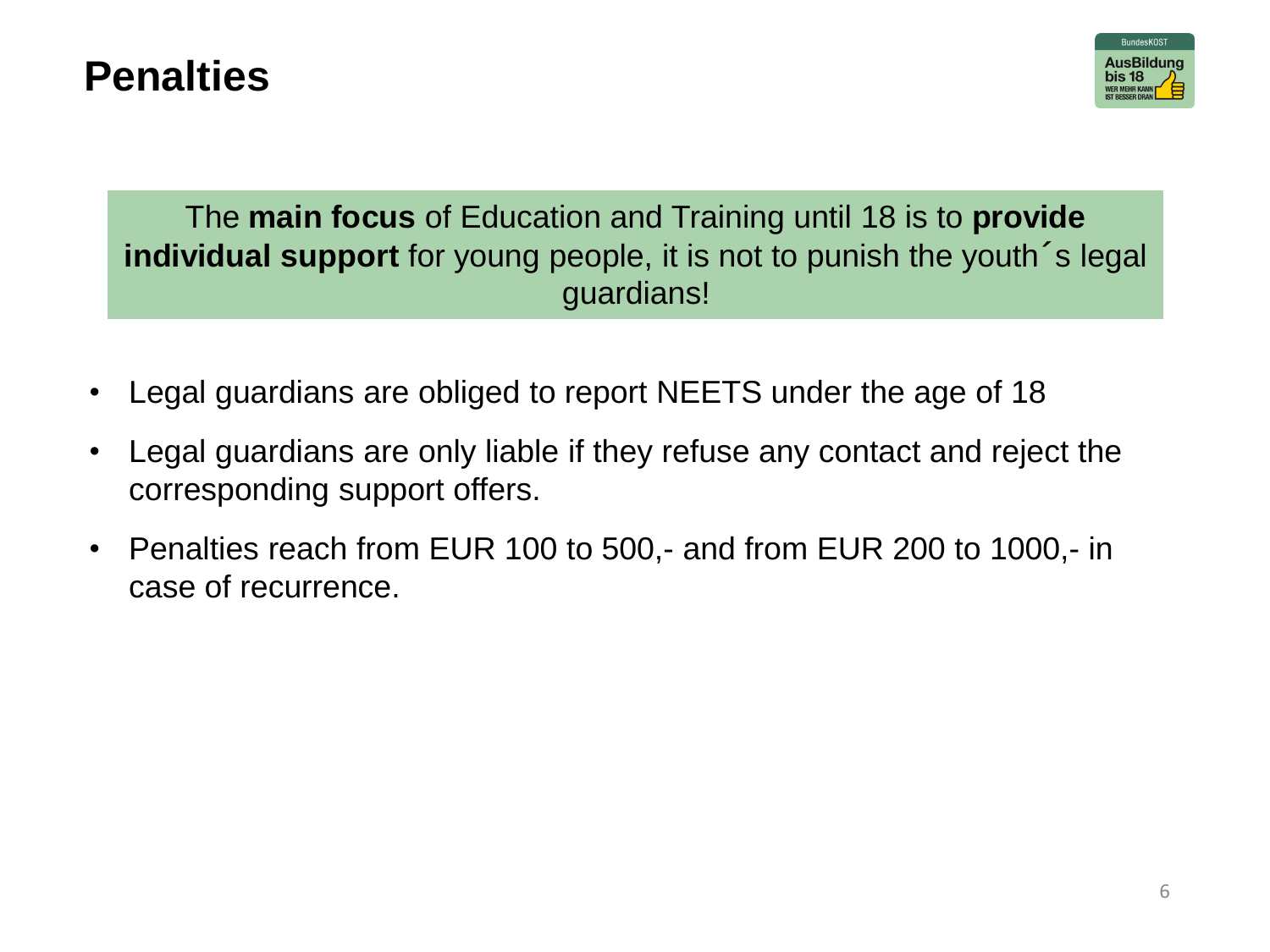**Possibilities for young people in line with education und training until 18**



**School**

**Apprenticeship training**

**Schools for healthcare and social professions**

**Preparatory programs**

**Further education and training programs**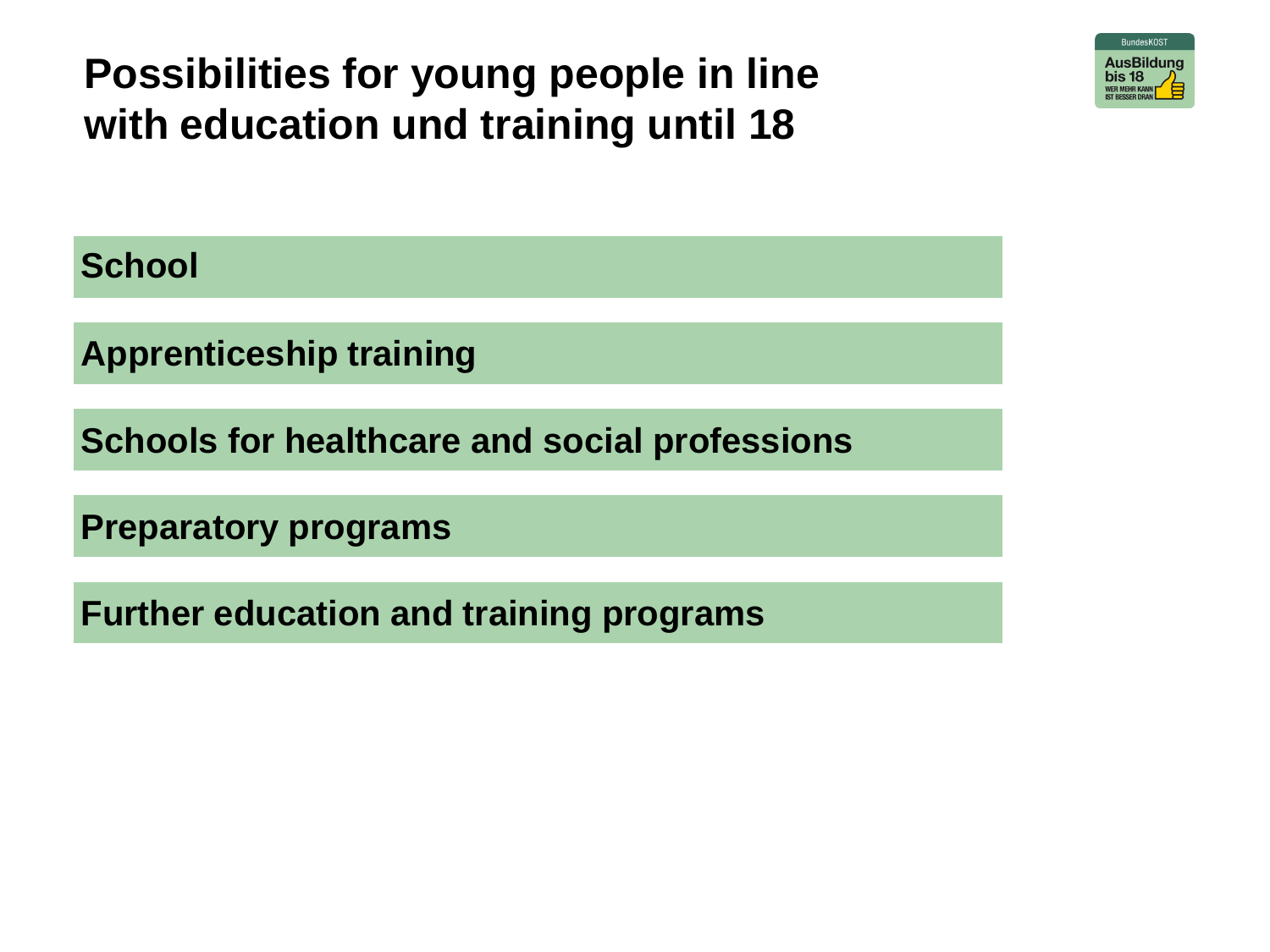### **Reporting system and data flow**



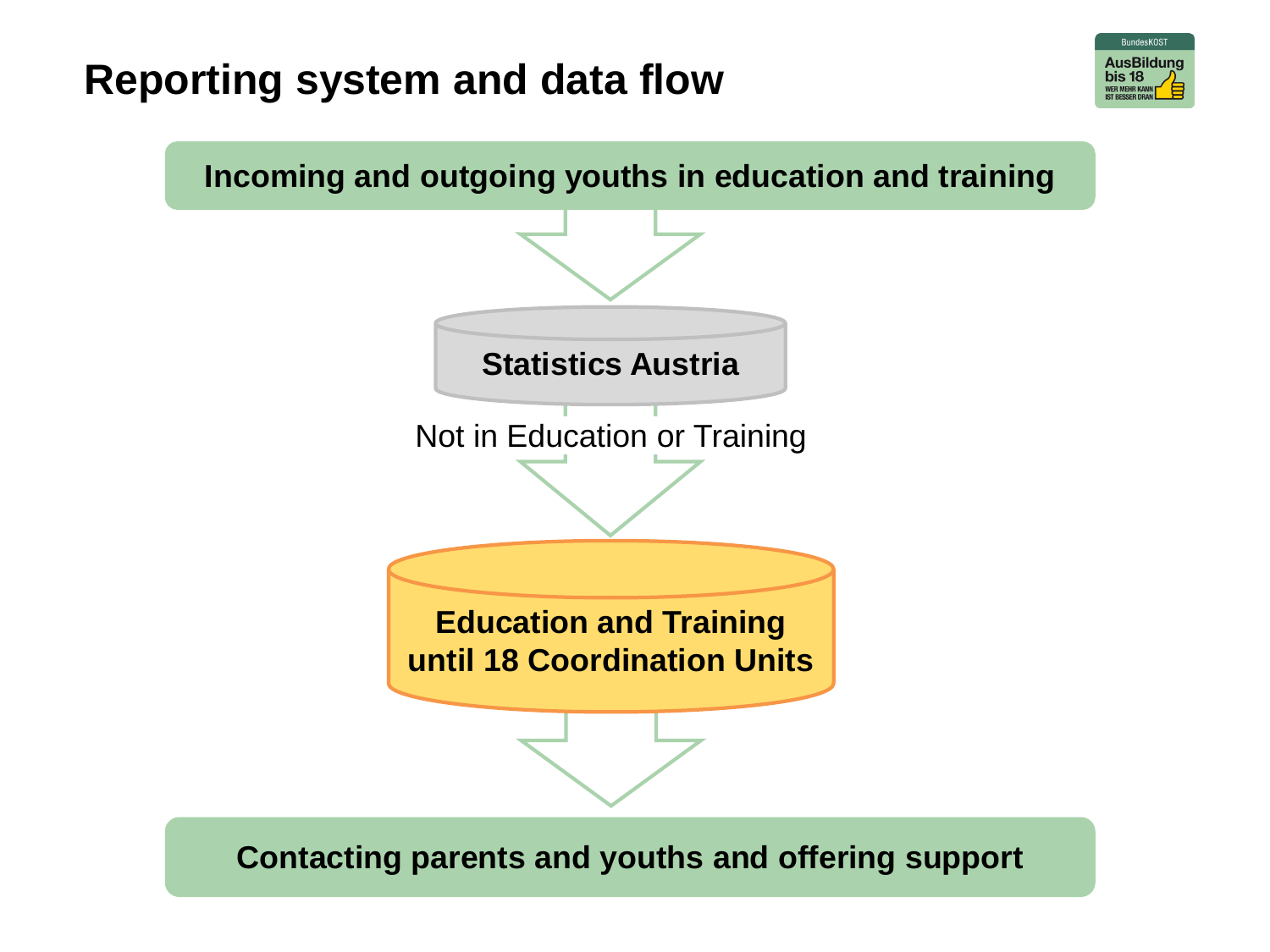### **Facts 2019**



|                      | Age 15-17 in Austria |         | <b>Submitted by Statistics</b><br>Austria as not in<br><b>Education/Training</b> |         |
|----------------------|----------------------|---------|----------------------------------------------------------------------------------|---------|
| <b>Burgenland</b>    | 8.222                | 3,16%   | 62                                                                               | 2,48%   |
| Carinthia            | 16.423               | 6,30%   | 128                                                                              | 5,12%   |
| <b>Lower Austria</b> | 51.428               | 19,74%  | 448                                                                              | 17,92%  |
| <b>Upper Austria</b> | 45.887               | 17,61%  | 307                                                                              | 12,28%  |
| Salzburg             | 17.218               | 6,61%   | 146                                                                              | 5,84%   |
| <b>Styria</b>        | 34.330               | 13,18%  | 276                                                                              | 11,04%  |
| Tyrol                | 22.413               | 8,60%   | 200                                                                              | 8,00%   |
| Vorarlberg           | 13.069               | 5,02%   | 140                                                                              | 5,60%   |
| Vienna               | 51.577               | 19,79%  | 793                                                                              | 31,72%  |
| <b>Total</b>         | 260.567              | 100,00% | 2.500                                                                            | 100,00% |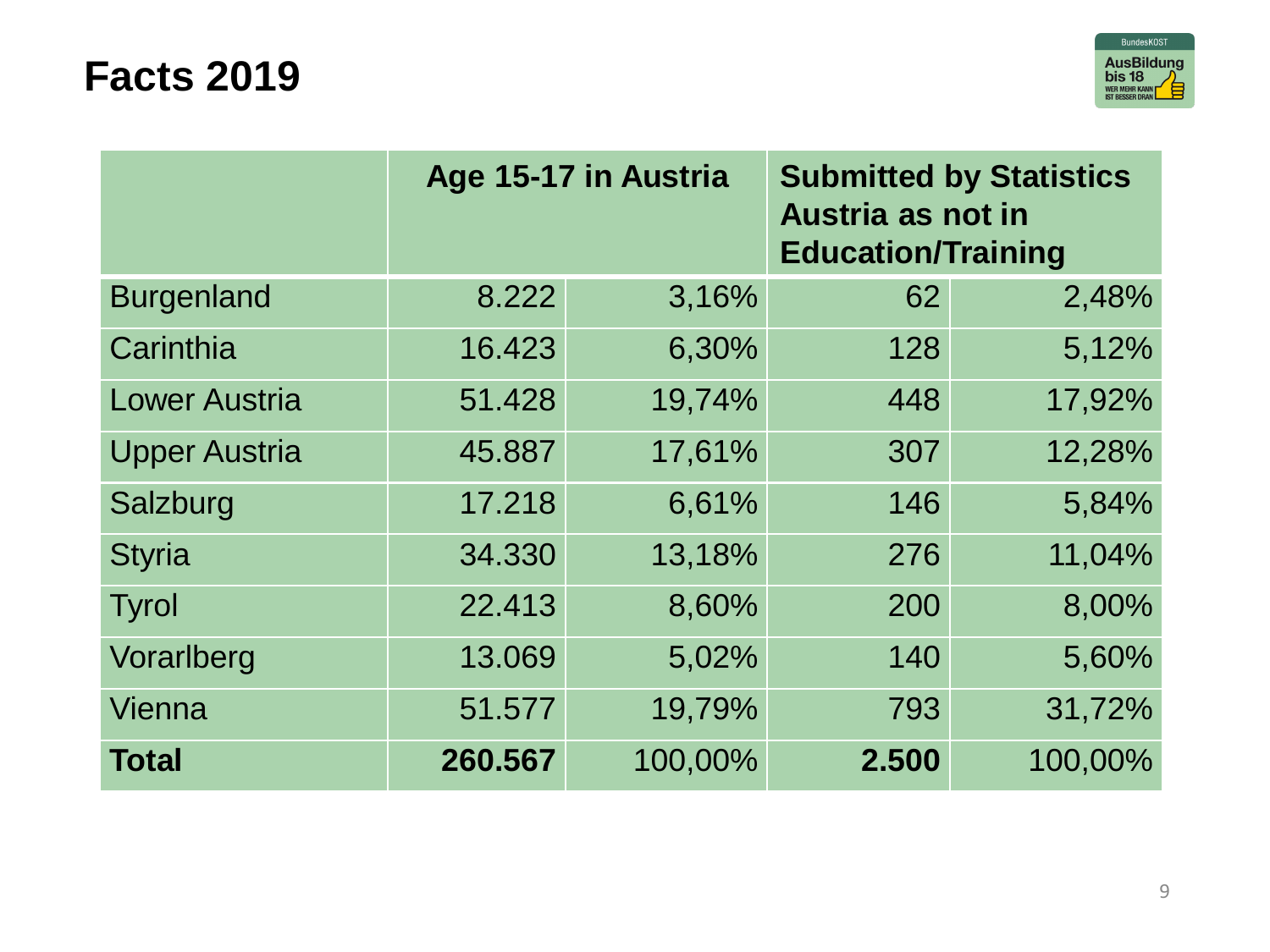### **Support programs**



### **Education and Training until 18 Coordination Units**

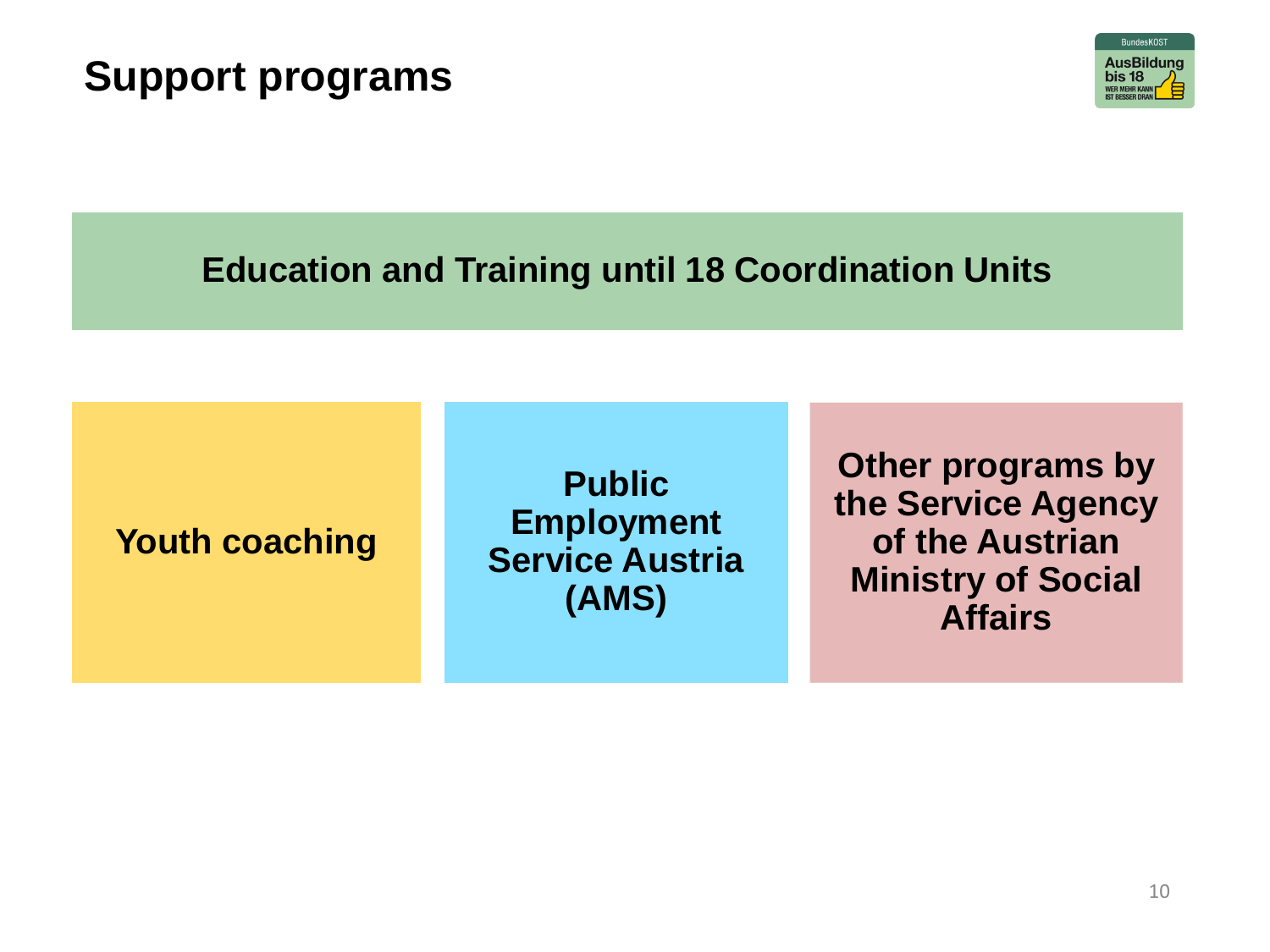# **Further programs**



**NEBA – Network of vocational assistence** (available throughout Austria!)

### • **Youth coaching**

Counselling and support for young people aged 15-19 (with disabilities up to the age of 24) regarding their vocational and educational options

### • **Vocational school**

For young people aged 15-21 (with disabilities up to the age of 24) who need more training before attending further education or starting an apprenticeship

#### • **Work assistance**

Helps people aged 15-65 with disabilities to find or secure a job. It also supports companies who (want to) employ people with disabilities.

### • **Job coaching**

Supports people with disabilities aged 15-65 and companies at the workplace

### • **Vocational training assistance**

Accompanies young people aged 15-24 during an integrated apprenticeship.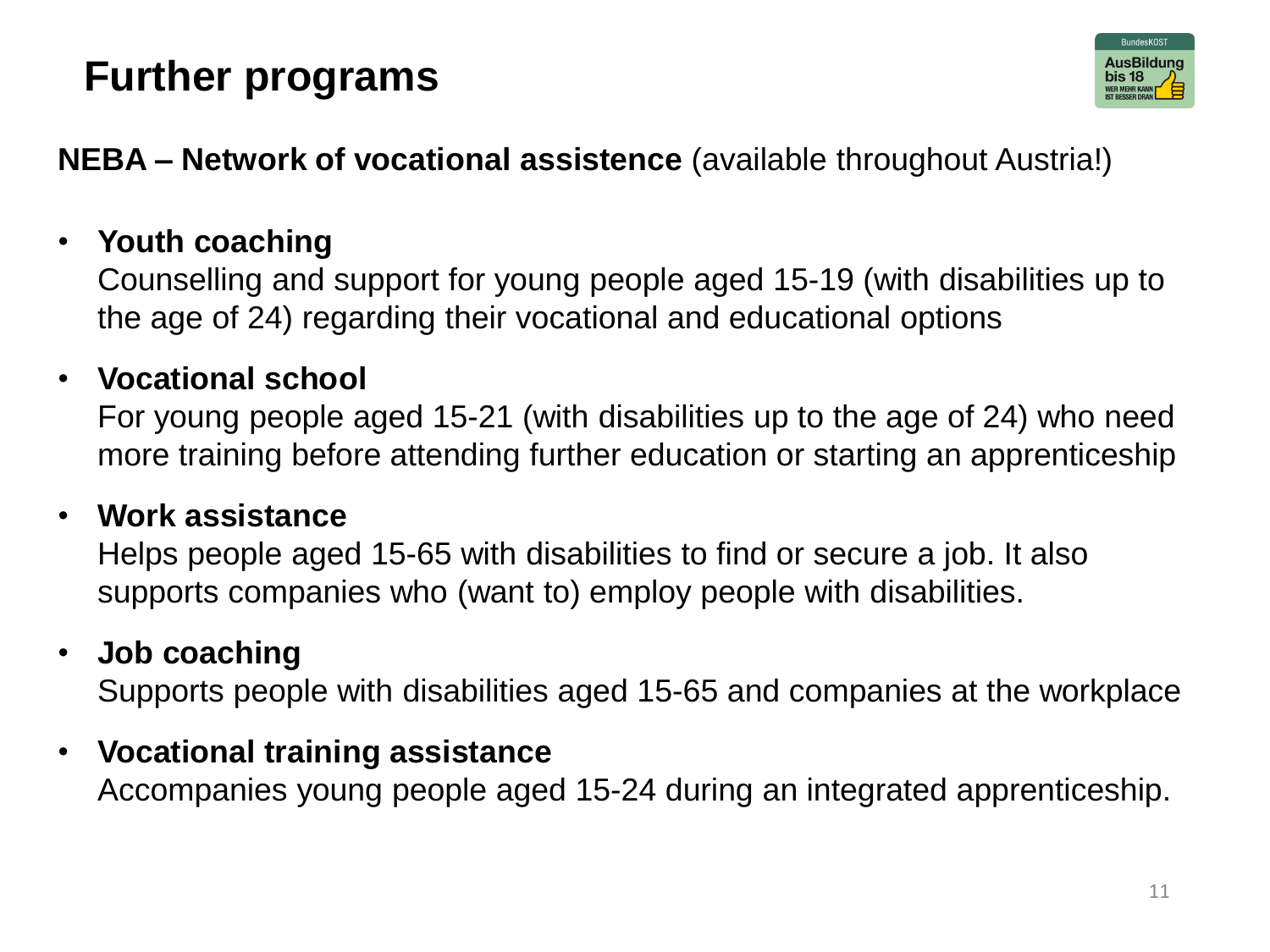# **Further programs**



#### • **Youth Guarantee Austria**

ensure all young people up to the age of 25 to receive a good-quality offer of employment, continued education, an aprenticeship or a traineeship within a period of four months

#### • **Fit to work**

Low-threshold advice offerings focusing on secondary prevention measures is intended to ensure early intervention to

- Reduce invalidity or prevent health-induced unemployment early on,
- Help workers return to work following lengthy sick leaves, and
- Maintain their ability to work through preventive measures.